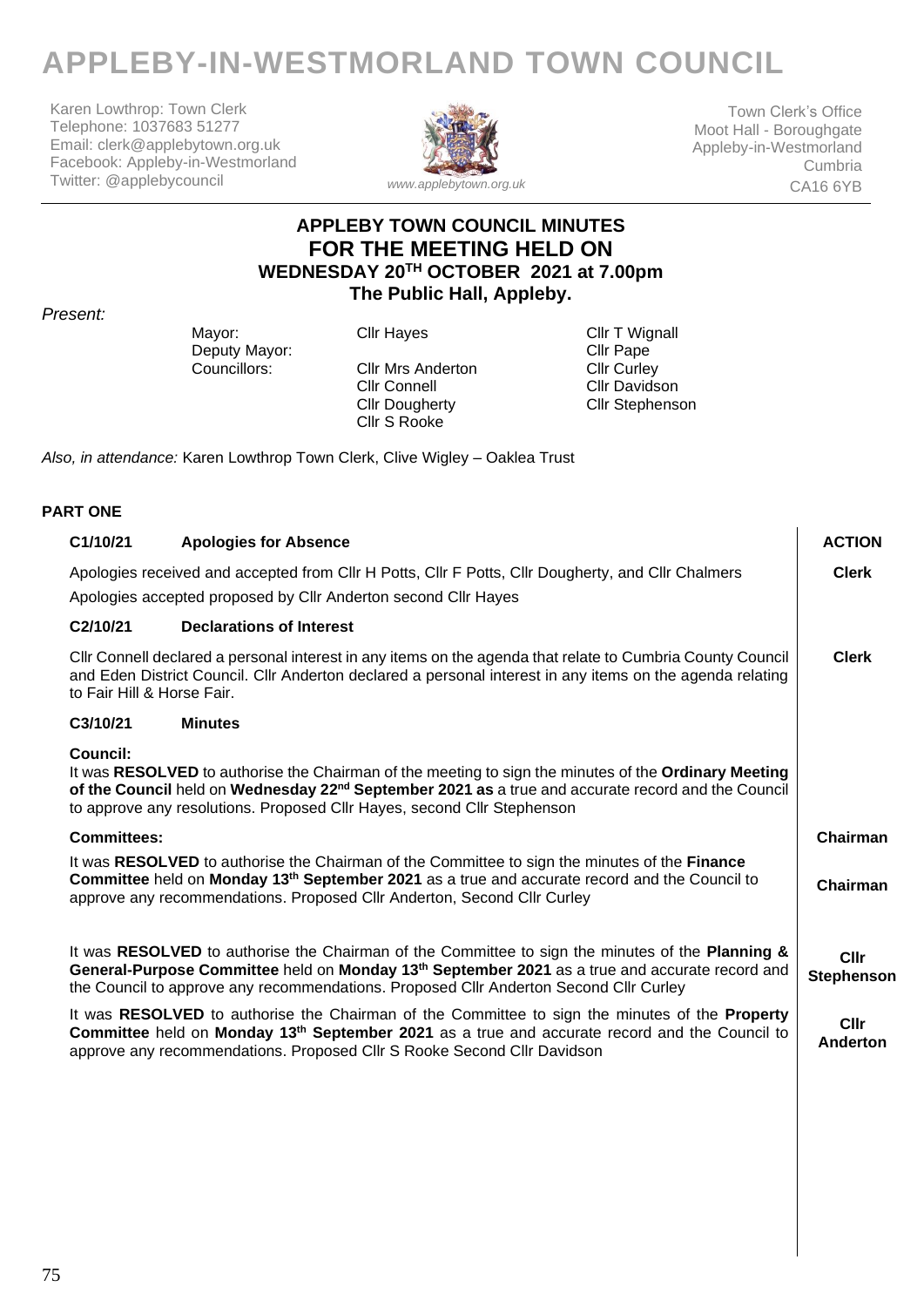#### **C4/10/21 Edenside Residential Application 19/0820**

Mr Clive Wigley addressed the Council with a comprehensive update on the amended planning application submitted by Oaklea Trust for application 19/0820. Mr Wigley outlined some of the proposed amendments:

1. There are only two types of apartment layout, 12one bedroom apartments and 4 two-bedroom apartments

2. The apartments are compliant with Housing Learning and Improvement Network Factsheet 6 Design Principles for Extra Care Housing (third edition) June 2020 for one-bedroom apartments 54 sq. m and twobedroom apartments 68 sq. m. To comply with the current guidelines the building has a slightly larger footprint than the previous scheme.

3. This has resulted in the building being moved north slightly, reducing the rear garden but maintaining the front garden area and saving the two trees to the front.

4. The front access ramp has been changed to a platform cabin lift.

5. The development works are restricted to within the site boundary with no work proposed to the public highway.

6. The proposed scheme in the original application exceeded the budget by a large margin and made the project unfeasible and unviable. The amended building form has been simplified in construction and reduced to two stories. which will result in cost savings making the project viable once again. 7.

Councillors had the opportunity to ask questions. Cllr Hayes asked if the money collected by Towns' residents still being used for this project? Mr Wigley replied yes, and donations are in a reserved account.

Cllr Anderton asked if the provision for end-of-life care is still in the plan– Mr Wigley responded yes, those living within the complex will have their end-of-life needs cared for.

Cllr Stephenson asked what the timescale is for the project to begin. Mr Wigley responded as soon as the planning is approved the work can begin

The Chairman thank Mr Wigley for his attendance. Mr Wigley left the chamber at 19.43

**C5/10/21 Questions to be received from the public.** Public Participation a) Public Representations. Members were asked whether they were content to suspend the Council Standing Orders to allow a member of the public to speak.

**(a)** There were no questions from the public.

#### **(b) County and District Councillors Report**

It was **RESOLVED** to receive and note Cllr Connell's report on behalf on CCC

It was **RESOLVED** to receive and note Cllr Greenwood's report on behalf of Eden District Council

#### **C6/10/21 Police Report**

The police report was received and noted

#### **C7/10/21 Mayor's report**

It was **RESOLVED to** accept the Mayor's report**.** 

#### **C8/10/21 Clerk's Report**

It was **RESOLVED** to accept the Clerk's report

#### **C9/10/21 OUTSIDE Bodies Reports**

Cllr T Wignall reported ACAT will be hosting the Christmas panto in the Public Hall

Cllr Anderton will be attending an Appleby Grammar School Governors meeting on Monday 25th October 2021

Cllr Rooke reported the Remembrance Days Parade and Service will be held on Sunday 14th November 2021 at 10.30 outside the British Legion Club.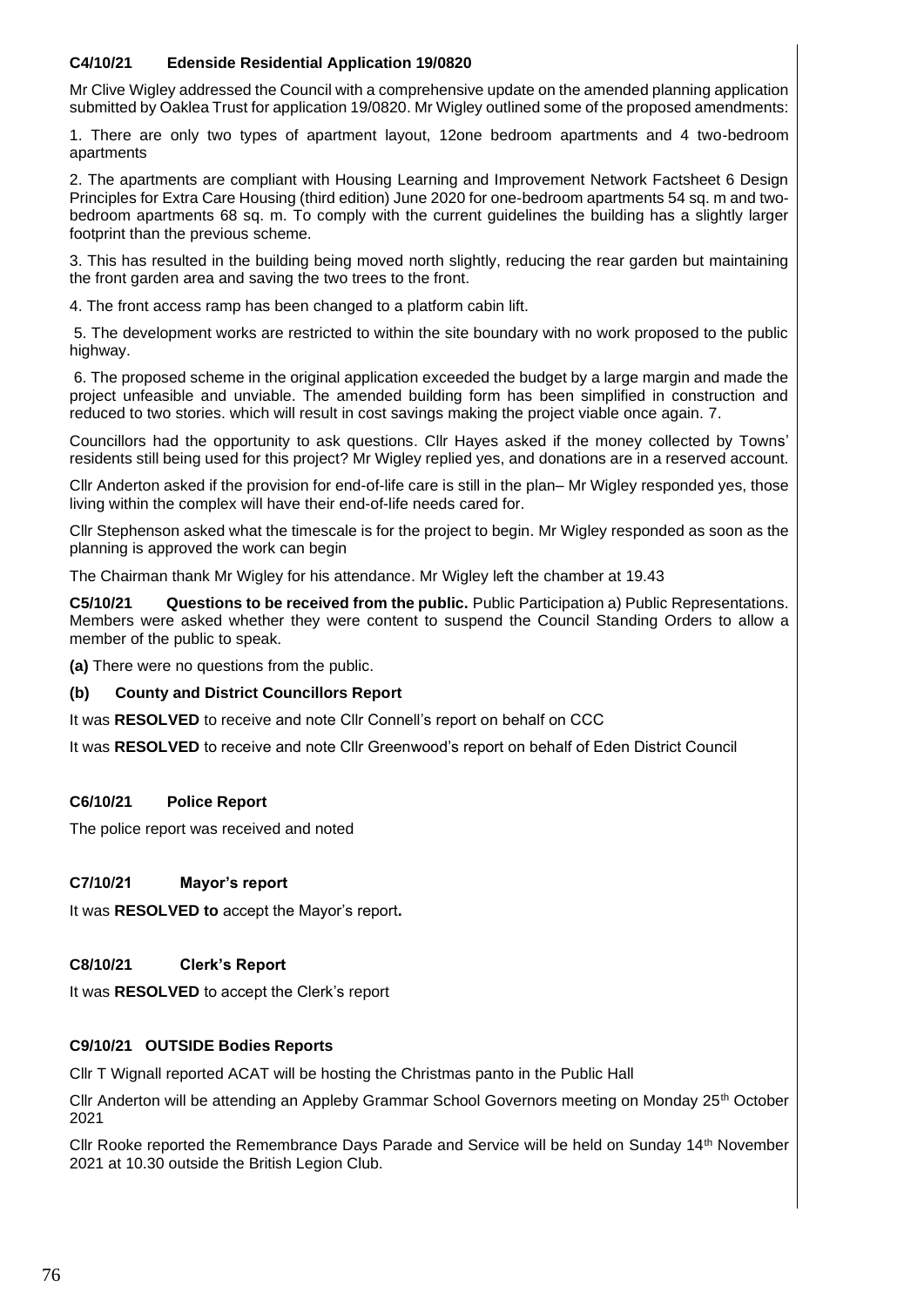**C11/10/21 Schedule of payments** It was **RESOLVED** that the Chairman be authorised to sign the schedule of payments for the month of September 2021, totalling **£14,460.63** This figure includes employee salaries and purchases; and is inclusive of VAT.

#### **C12/10/21 Councillors' Reports and Items for Future Agendas**

- Market Hall Gents Toilet
- Public Hall Gents toilet, light out
- The future of the Heritage Centre

#### **13/10/21 Date of Next Meeting**

Councillors noted that the next Ordinary **Meeting of the Council** will be held at the Appleby-in-Westmorland Public Hall on **Wednesday 17th November at 7pm**.

**There being no further business the meeting closed at 8.25pm**

AT THE COUNCIL MEETING ON: **WEDNESDAY 17th November 2021**

THE MAYOR WAS AUTHORISED BY THE COUNCIL TO SIGN THESE MINUTES TO CONFIRM THEIR BEING AN ACCURATE RECORD: CC Full Council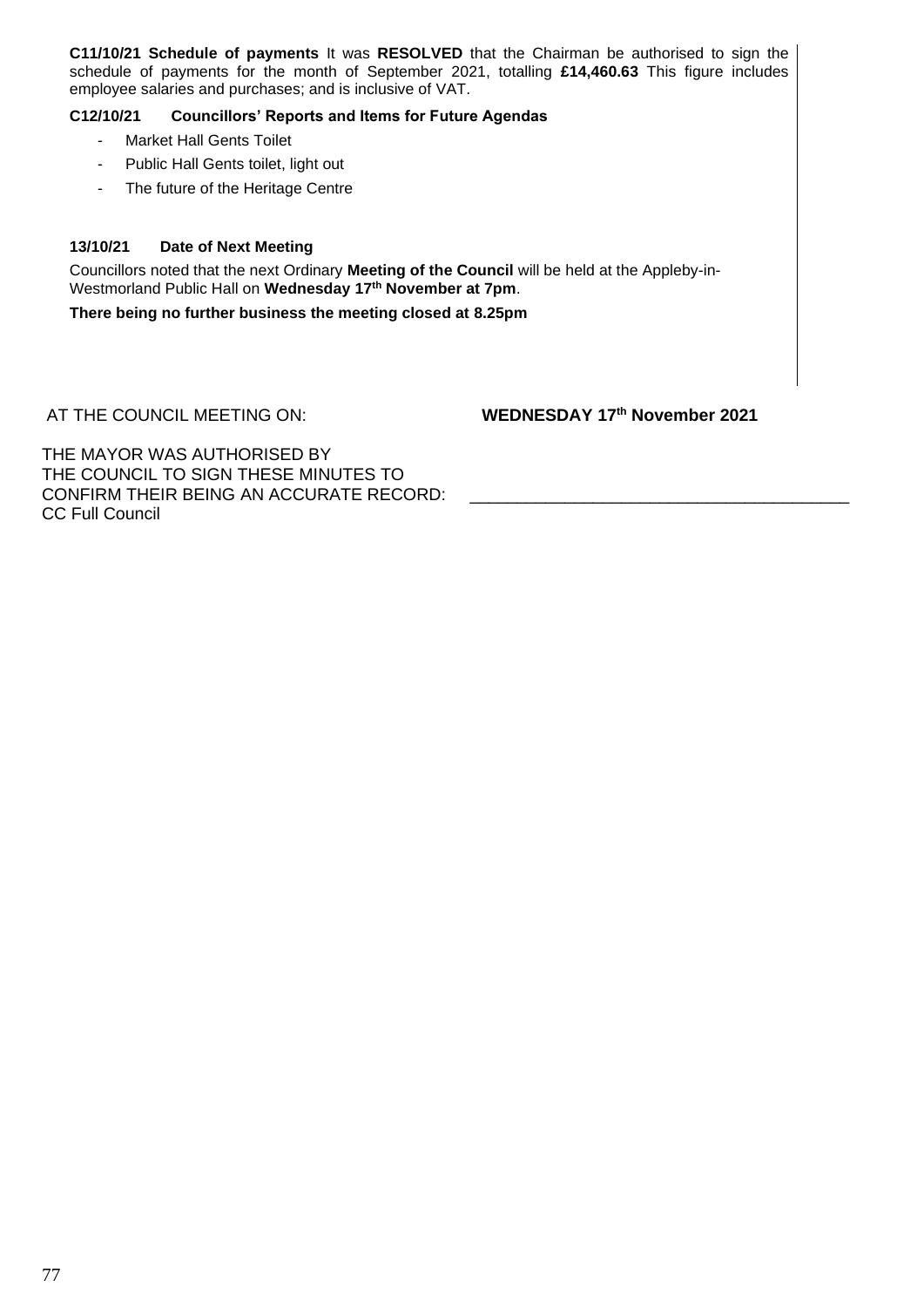## **CCC Report 20 October 2021**

## **Public Health**

The most recent report from the Director of Public Health indicates that Cumbria's Covid infection rate is still above the national average, though less in Eden than other districts. The high rates are principally among the school age population; this is thought to be through clusters rather than widespread community transmission and there are signs of levelling off, even decline. The roll-out of vaccination is reported to be 'progressing steadily'. Although there was a slight increase in hospitalised Covid cases in early October, though the death rate remains low.

### **A 66 Northern Tran-Pennine Project Consultation**

Drop-in sessions at the Appleby Hub attracted only moderate attendance, perhaps because the projected changes to the Appleby By-Pass are relatively minor, mainly focused on adjustments to access to and from the western end, near Fair Hill. In addition to the presence of Highways England officers ready to answer questions and discuss concerns, substantial information packs were available for people to take away. All interested parties have the opportunity to feed back, either online or by manually filling in the form in the pack.

#### **Broad Close Works**

The planning application for the Broad Close pumping station is a District Council matter, but it is relevant to the County Council insofar as it impacts on highways, drainage and education. I have been asked to feed back any local comments to the officer by 25 October.

## **Transport Working Group**

I have been part of a working group discussing and taking evidence on public transport provision within Cumbria, and because of the illness of the group chair, I shall be presenting the report to the CCC Cabinet on Thursday. This exercise has coincided with the requirement of government for every transport authority to produce a Bus Service Improvement Plan, which Cumbria has done; and this itself is overshadowed by the imminence of changes in the structure of local government.

#### **Local Government Reform**

Officers from the present County and District councils, headed by Cumbria's CEO continue intensive work on the complexities of transition from one county authority and six districts to two unitary authorities, scheduled for 2023. Although elections to the shadow authority are scheduled for May 2022, until the Structural Change Order is issued we will not know what the electoral divisions will be. As far as Appleby is concerned, there are five different models of which I am aware.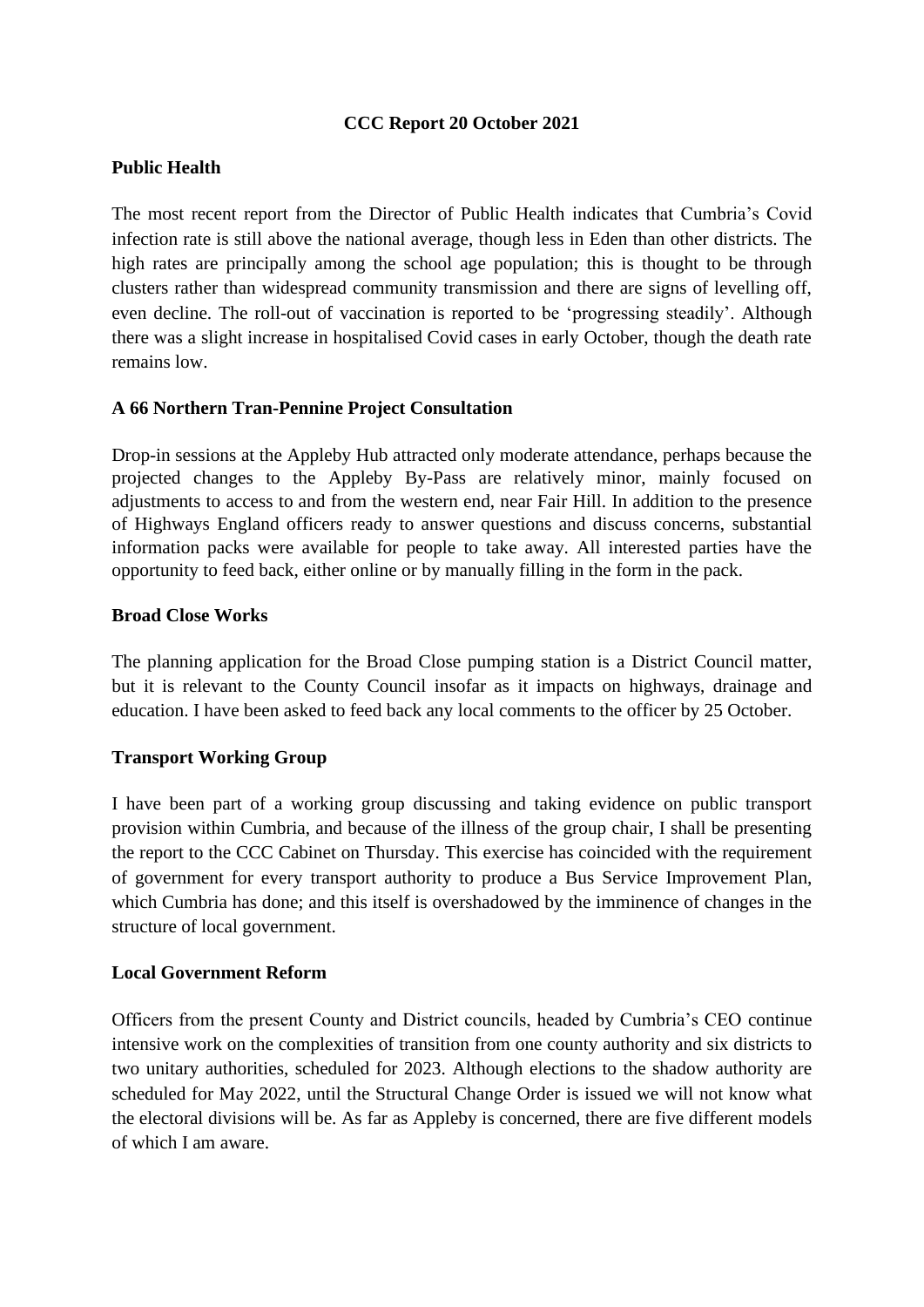## **Application for Judicial Review**

Meanwhile the Leader of Cumbria County Council has secured the approval of Cabinet for continuation of the application for judicial review of the government's decision to split Cumbria into two unitary authorities. Three councillors called-in the application; the Scrutiny Managed Board referred it to Cabinet; which reaffirmed it. My understanding is that the next stage is for a judge to determine whether the application has merit. If it is so determined the application will proceed to court. Cumbria's case against government will probably be based on alleged unfair procedure and/or irrationality.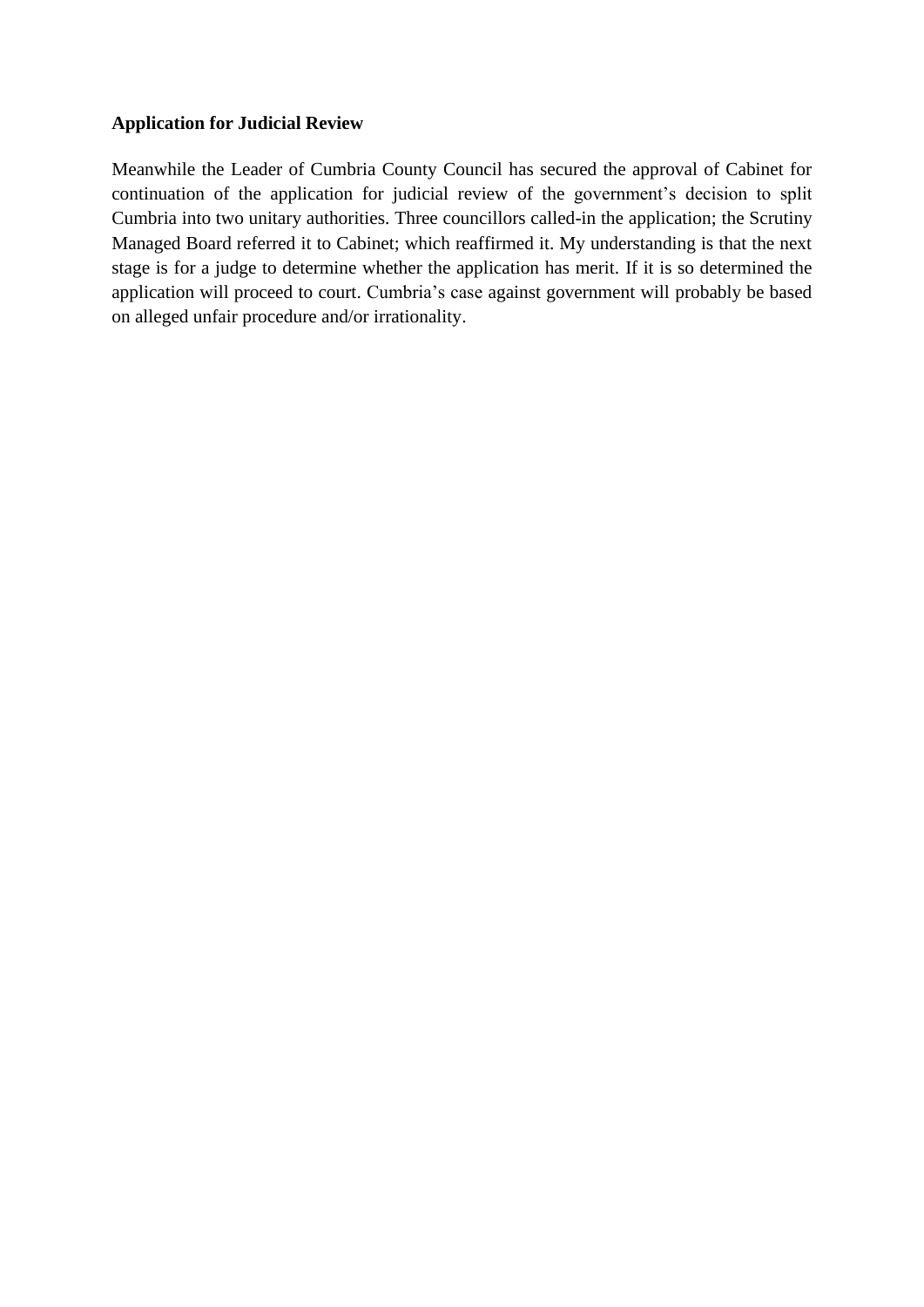## **District Council Report for 20 October 2021**

## **Chief Executive**

The HR & Appeals Committee's recommendation of the appointment of Ian Frost as Chief Executive of EDC was confirmed by full Council. On 23 September. His predecessor, Jason Gooding, had been on a temporary sharing arrangement with Carlisle City Council, but Carlisle wanted him back full-time. Mr Frost comes with a strong CV and trustworthy references. His rate of pay has come in for adverse comment, but it has to be remembered (1) that the complexities of local government reform will make unprecedented demands on officers, (2) the field of willing and able applicants was very limited, (3) this is a short-term appointment with no pension obligations on the employer.

### **Conservation Area Consultation**

EDC has updated the Appleby Conservation Area Character Appraisal Management Plan to add an additional Character Area, consisting of the three Victorian streets between Garth Heads Road and the Settle-Carlisle Railway. A consultation period runs from 11 October until 25 November, as part of which there was a drop in session at the Public Hall on Monday 18 October. Enquiries and comments can be emailed to heritage@eden.gov.uk

## **Appleby New Fair 2022**

The Multi-Agency Strategic Co-ordinating Group, which is chaired ex officio by a senior EDC officer has considered representations made about the desirability of avoiding a clash between the traditional dates of the gathering and the Bank Holidays designated for the celebration of the Queen's Platinum Jubilee, Thursday June 2 and Friday June 3. It is advising those planning to come to Appleby Fair to do so a week later than is customary, with the Fair weekend being June 11-12.

## **Heritage Centre**

- The wooden fencing that separates the area in front of the Heritage Centre gates from the gravelled path connecting the top of Pembroke Street with Drawbriggs Lane is rotten and partially down. EDC is inclined to remove it and seeks Appleby Town Council's view.
- Your district councillors are making enquiries about the practicability of relocating the recycycling bins from the Broad Close to the area in front of the Heritage Centre.
- Your district councillors are also seeking on update from EDC on the installation of separate electricity meters so that different units can be leased to businesses

## **King George V Field**

Expert opinion has again been sought by EDC on the continuing unsatisfactory state of the pitch on King George V Field used by Appleby FC; the growth of grass is poor along the lines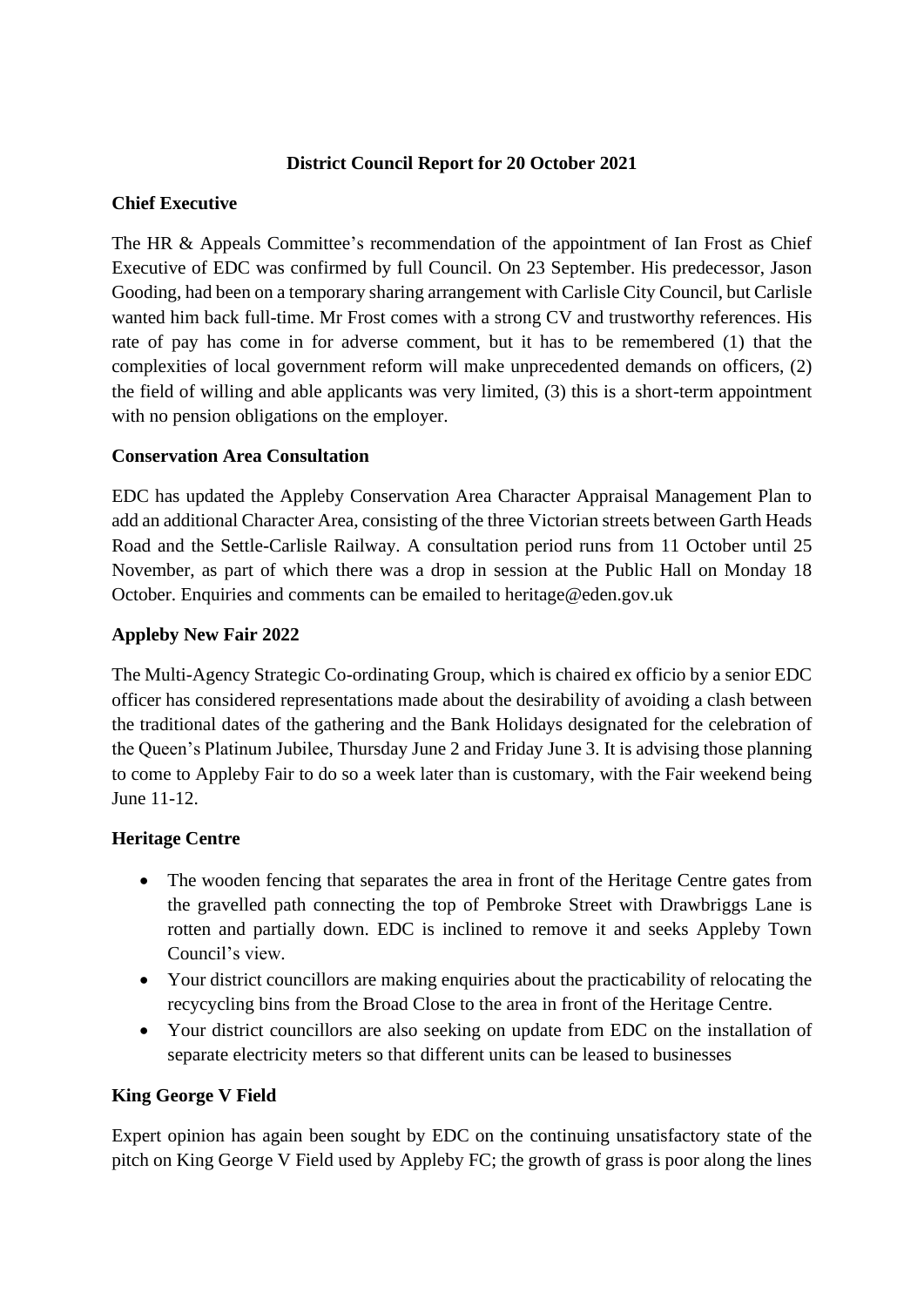of the drains laid down in the wake of the flooding in December 2015. It now appears that the field is effectively over-drained and further work will need to be done.

## **Town Centre Waste Bin**

The fencing off and sheeting of the Moot Hall meant that two waste bins attached to the south wall were inaccessible, creating a potential litter problem in Boroughgate, One has been detached a placed outside the fencing and, on request, EDC has located a new standing bin next to the bus stop.

## **Penrith Hospital Urgent Treatment Centre**

As has been reported in the press, from November 1 the walk-in Urgent Treatment Centre at Penrith Hospital will be accessible from 8 am to 10 pm every day, not 24 hours as at present. Outside these hours calls should be made to 111. The reason is that there was very little footfall overnight, and staff time was being unproductively consumed. There was a public consultation before a decision was reached, in the light of which the proposed time of evening closure was moved back by two hours.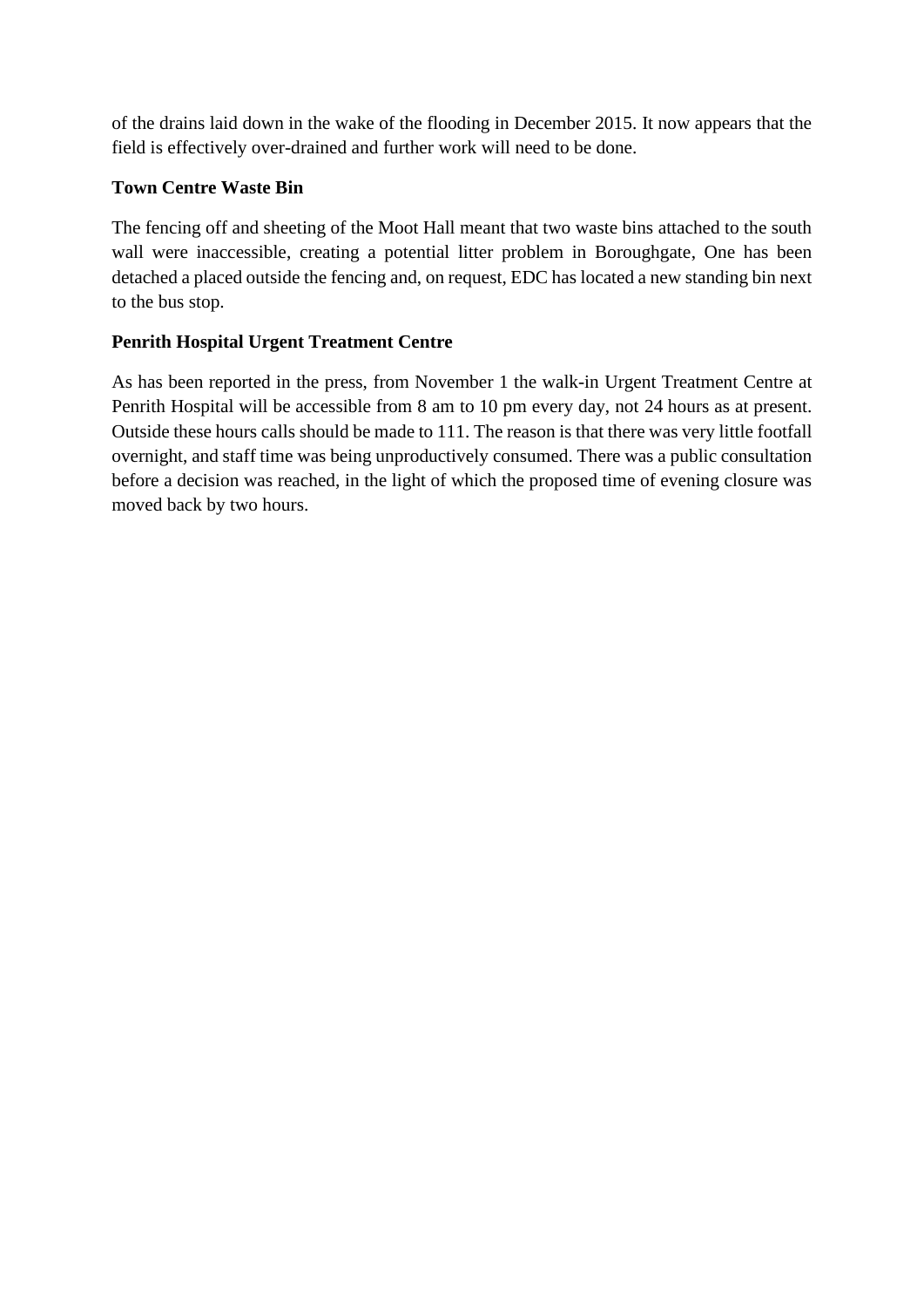# Appleby Town Council Report

Date submitted October 2021Produced by PCSO 5406 Ewbank

## **Crime Trends and Patterns**

- Theft of a catalytic converter from a car in Appleby between 16:00 30/09 and 10:00 01/10.
- Overnight on Saturday 9<sup>th</sup> October a car has been hit by eggs on Chapel Street. PCSO is currently looking in to any enquires.
- Suspicious vehicles have been reported during the past month in and around the Appleby area. This information allows us to carry out stop checks and gain and build on intelligence. It is important that members of the community continue to report crime and suspicious activity to police by calling or emailing 101 for non-emergency incidents (in an emergency always dial 999). This helps to build a picture of what is happening in the area and contributes to police resources being utilised in the most effective manner.
- On Thursday  $7<sup>th</sup>$  October police stopped a Moped in between Appleby and Long Marton. This moped was seized and uplifted as the rider was found to be unlicensed. The rider has been issued a ticket and now faces up to 6 penalty points and a fine up to £1,000.

## **Community Involvement**

As a PCSO, visiting schools is an important part of our job. As the new school year has started, we always like to introduce ourselves to the new year 7's, but with us missing this opportunity last year we also met with the year 8's. It was lovely to see a lot of familiar faces from our primary schools. PCSO 5406 has started doing her monthly drop-in sessions to both Appleby Primary and Appleby Grammar during their lunch break. We also have more talks planned for the schools during the next couple of months.

Over the past 2 weeks Eden Police have been pro-active in the rural community. We have had meetings with farmers & other agencies, carried out police operations, training days and visiting the local auctions.

PCSO 5406 and Appleby Sgt attended Appleby Pubwatch meeting on Thursday 7<sup>th</sup> October which was held at Midland Hotel. There are now 3 new licenced premises which have joined the scheme:

- ✓ Appleby Golf Club
- ✓ Wild Rose Caravan Park
- $\checkmark$  Royal British Legion

Our aim is to work together to prevent antisocial behaviour in the night-time economy.

## **Cumbria Police**

To see what is happening locally please visit: Cumbria Police Website: [www.cumbria.police.uk](http://www.cumbria.police.uk/) Facebook: [www.facebook.com/cumbriapolice](http://www.facebook.com/cumbriapolice) or Eden Police Twitter[:www.twitter.com/EdenPolice](http://www.twitter.com/EdenPolice) or Eden Police

> 101 www.cumbria.police.uk Non emergency number

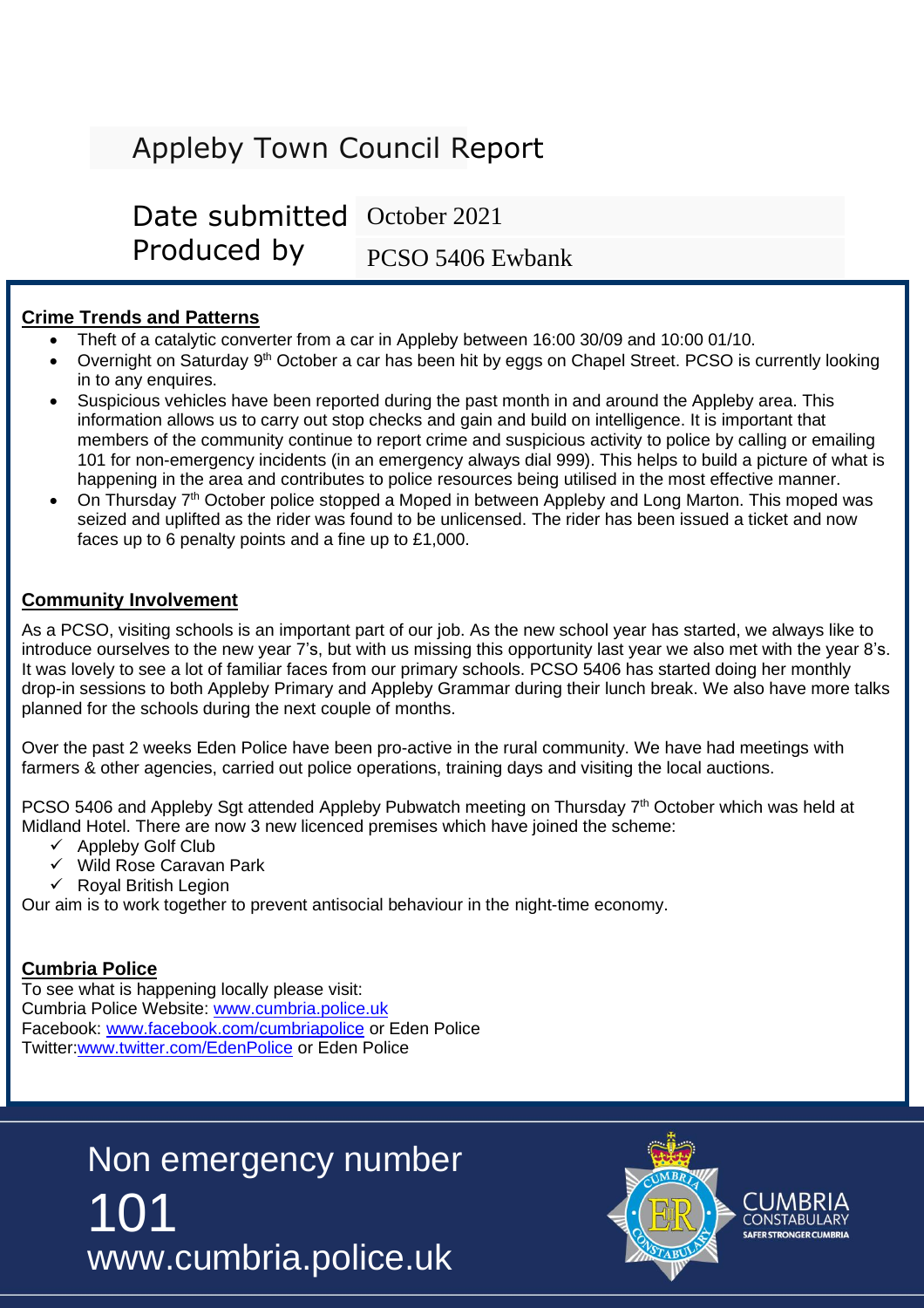## **Appleby Town PCSO Ewbank 5406 & PC Hall 2542**

## **Catalytic Converter Thefts - What We're Doing To Stop This And Tips to Prevent Crimes**

Thieves can remove a catalytic converter within minutes.

The precious metal in catalytic converters has led to an increase in theft.

In one of the latest incidents in Cumbria, it was reported to 101 that a vehicle had its catalytic convertor stolen between 4pm on September 30 and 10am on October in Appleby.

Together with our partners, we're committed to tackling the issue.

### *Here are some of the steps you can take to protect your vehicle.*

- Protect your car by asking your dealer if they can give you any advice on locks or guards that are approved by the vehicle manufacturer and tested to Sold Secure Gold.
- Mark your catalytic converter with a forensic marker and register your converter to make it harder for thieves to dispose of.
- Park your car somewhere well-lit and overlooked, among as many cars as possible. Try to park so the convertor can't be easily reached - close to a wall or fence. Try not to park at the end of the row if there are free spaces.
- Look for a 'Park Mark' car park, which will ensure the car park has been assessed and approved for security.

SmartWater is a water-based, inorganic traceable liquid that contains a unique forensic signature.

Only a tiny speck is required to link a criminal back to the scene of crime.

**We are working with garages in Appleby, Kirkby Stephen, Alston, Langwathby and Shap, which will mark catalytic converters with SmartWater on vehicles free of charge.**

There are limited numbers of SmartWater kits available at each garage. It is on a first-come firstserved basis.

**If you are interested in getting this fitted please contact your local garage directly from the list below to book your vehicle in:**

- **Courtfield Garage, Appleby**
- **Sammy Lees, Appleby**
- **Eden Garage, Appleby**
- **Ballantynes Garage, Langwathby**
- **Central Garage, Shap**
- **R. Iveson, Shap**
- **Moredun Garage, Alston**
- **JH Henderson and Sons LTD, Alston**
- **Eden Valley Autos, Alston**

## **Out-And-About Visiting Schools**

As a PCSO, visiting schools is an important part of our job.

As the new school year has started, we always like to introduce ourselves to the new year seven pupils, but with us missing this opportunity last year we also met with the year eight students. It was lovely to see a lot of familiar faces from our primary schools.

PCSO 5406 has started doing her monthly drop-in sessions to both Appleby Primary and Appleby Grammar during their lunch break.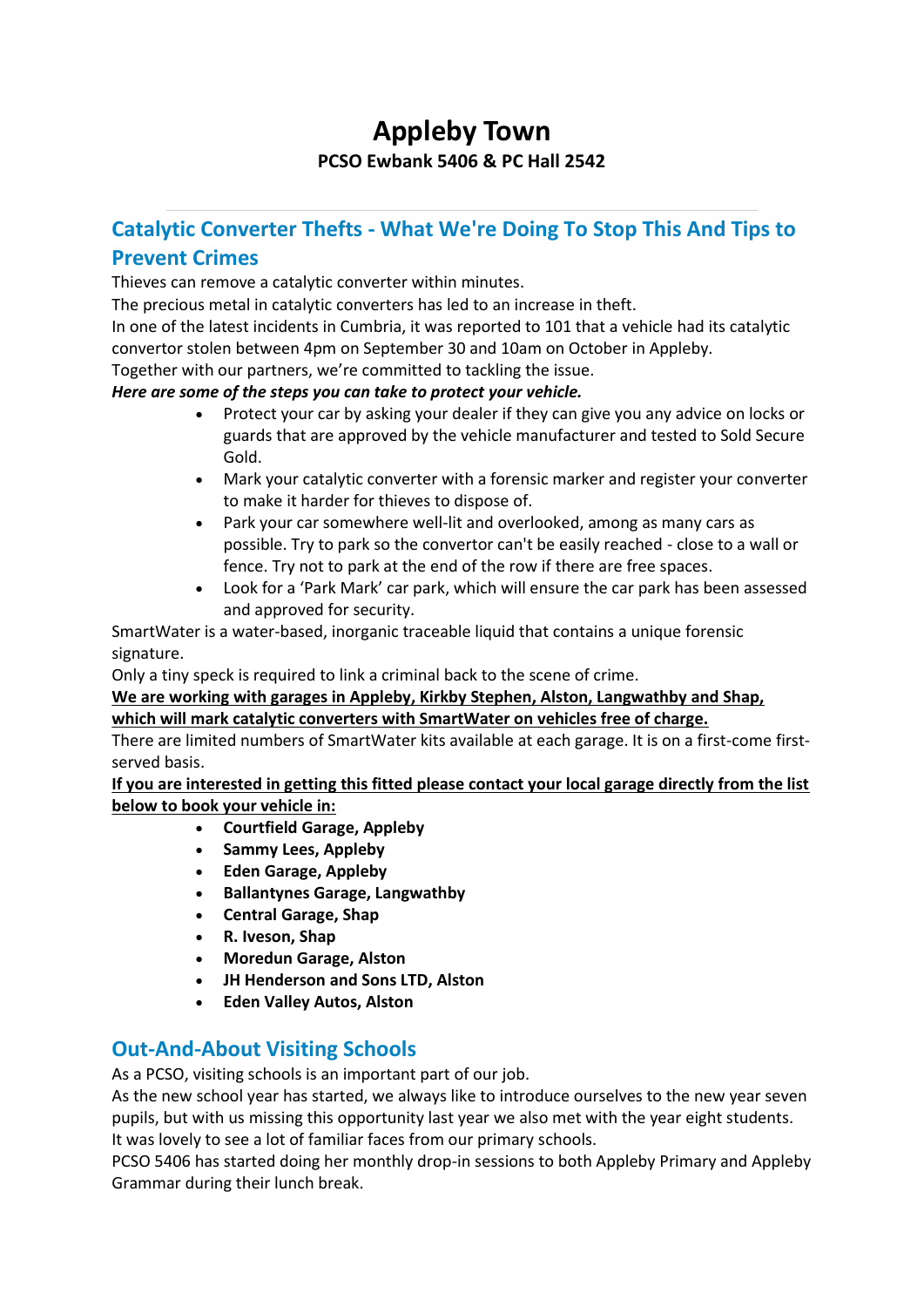We also have more talks planned for the schools during the next couple of months and for 2022.

## **Appleby Pubwatch Expands**

As part of our ongoing work with the licensing trade, PCSO 5406 and the Appleby sergeant attended Appleby Pubwatch meeting on Thursday October 7, which was held at The Midland Hotel.

There are now three new licenced premises which have joined the scheme:

- Appleby Golf Club
- Wild Rose Caravan Park
- Royal British Legion

Our aim is to work together to prevent anti-social behaviour in the night-time economy.

## **Unlicensed Vehicle Uplifted**

We stopped a moped inbetween Appleby and Long Marton on October 7.

This was seized and uplifted as the rider was found to be unlicensed.

The rider has been issued a ticket and now faces up to six penalty points and a fine of up to £1,000.

Interested in riding a moped or motorcycle? Check out https://www.gov.uk/ride-motorcyclemoped to see what you need to ride lawfully.

## **Appreciation Award For Our Officers**

PCSO Sally Ewbank, PC Gemma Threlkeld and PCSO Erica Norman attended an awards ceremony held at The Roundthorn in Penrith.

These officers all work within Eden's neighbourhood police team and received a Certificate of Appreciation from Chief Constable Michelle Skeer.

This was in recognition of their sustained and significant contribution to the Volunteer Police Cadet Programme, working hard to support the Constabulary's volunteer cadets and cadet leader colleagues.

## **Appleby Rural**

## **PCSO Dakin 5206 & PC 2542 Hall**

## **Please Be Patient for Horses**

We're asking people to remember to be careful and patient when driving near horses. This follows a recent near miss involving a horse and a 4X4 vehicle near Dufton.

If you meet a horse rider on the road, remember these four things

- Slow down
- Be patient, don't use your horn or rev your engine
- Pass the horse wide and slow, (if safe to do so) at least a car's width if possible
- Drive slowly away

As the days are getting shorter remember to be bright and be seen when on the road, while walking, biking, running or riding.

## **Proactive Work Within Our Rural Communities**

We always aim to give the best possible service to all our communities - and a number of initiatives have taken place in recent weeks in our rural patches in north Cumbria. **We attended training days on how to deal with sheep thefts.**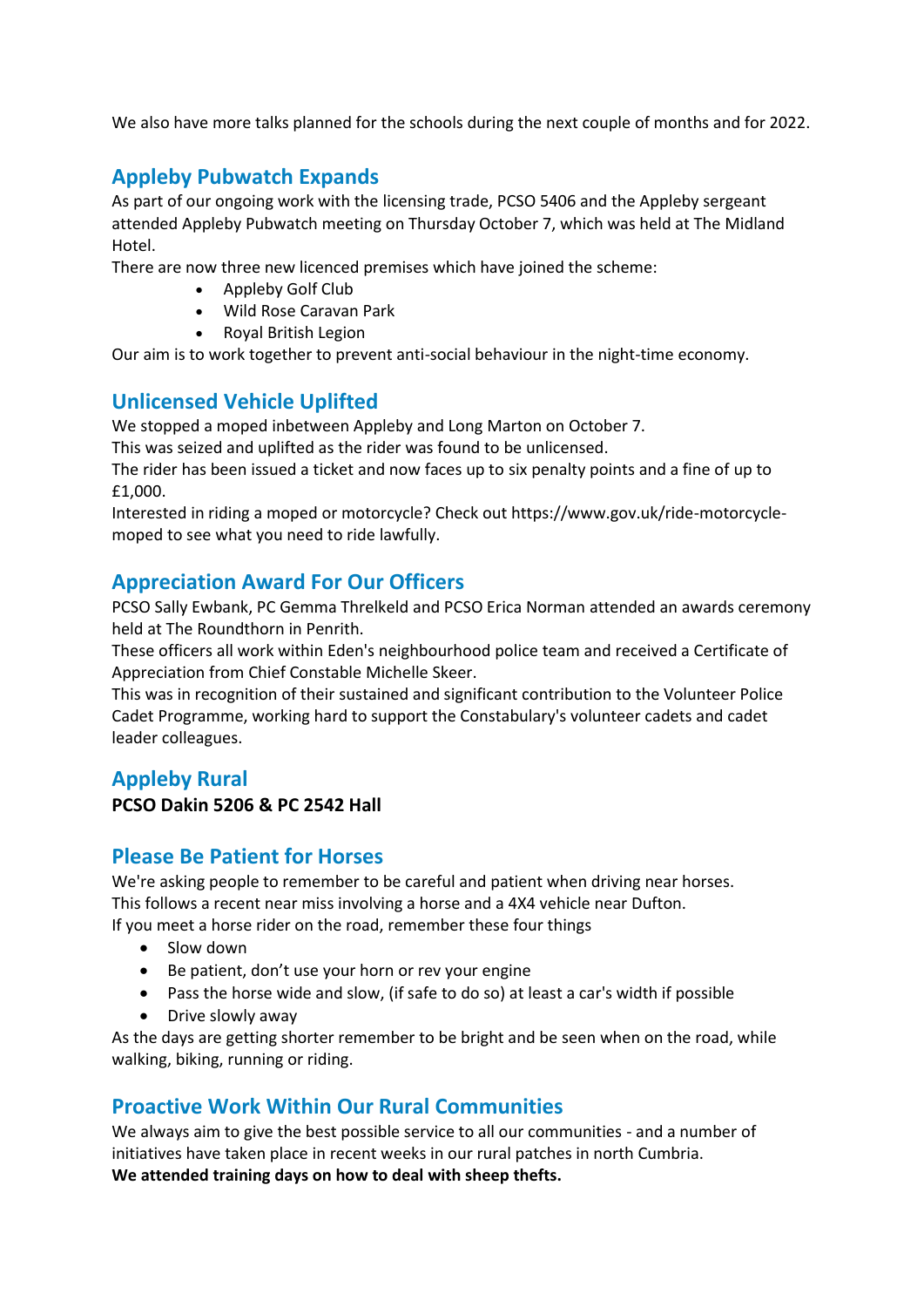These welcomed our colleagues from Brampton, Carlisle and Durham.

We visited a local farm for training followed by a tour to give insight into the workings of Kirkby Stephen auction mart.

We also worked alongside Appleby NFU and Trading Standards.

## **We took part in Operation Checkpoint.**

This regional operation is designed to target and disrupt travelling criminals.

Eden Police stopped several vehicles on the main routes used to enter the county from the Durham and north Yorkshire borders.

We also travelled to Durham to deal with a suspect in custody in relation to a recent quad bike theft from Eden.

Working together with our colleague's cross-border helps us get the best results though sharing intelligence fast-time

### **The National Gamekeepers Organisation hosted a police training day for 17 of our local rural officers, hosted on a local estate.**

The day covered all aspects of wildlife management, with immersive training and scenarios to help improve the officers' understanding of certain laws such as the general licence, the use of traps and more.

We look forward to working in partnership with The National Gamekeepers Organisation, Northern Pennines Moorland Group and neighbouring police forces in the future.

## **Road Safety - Helping Keep Kids Safe**

It was lovely to visit Temple Sowerby primary school this month to speak to the children about road safety.

The children showed a great understanding about the importance of being seen when using the roads, especially as the days are starting to get shorter.

We spoke about the importance of seatbelts and how to cross the road safely.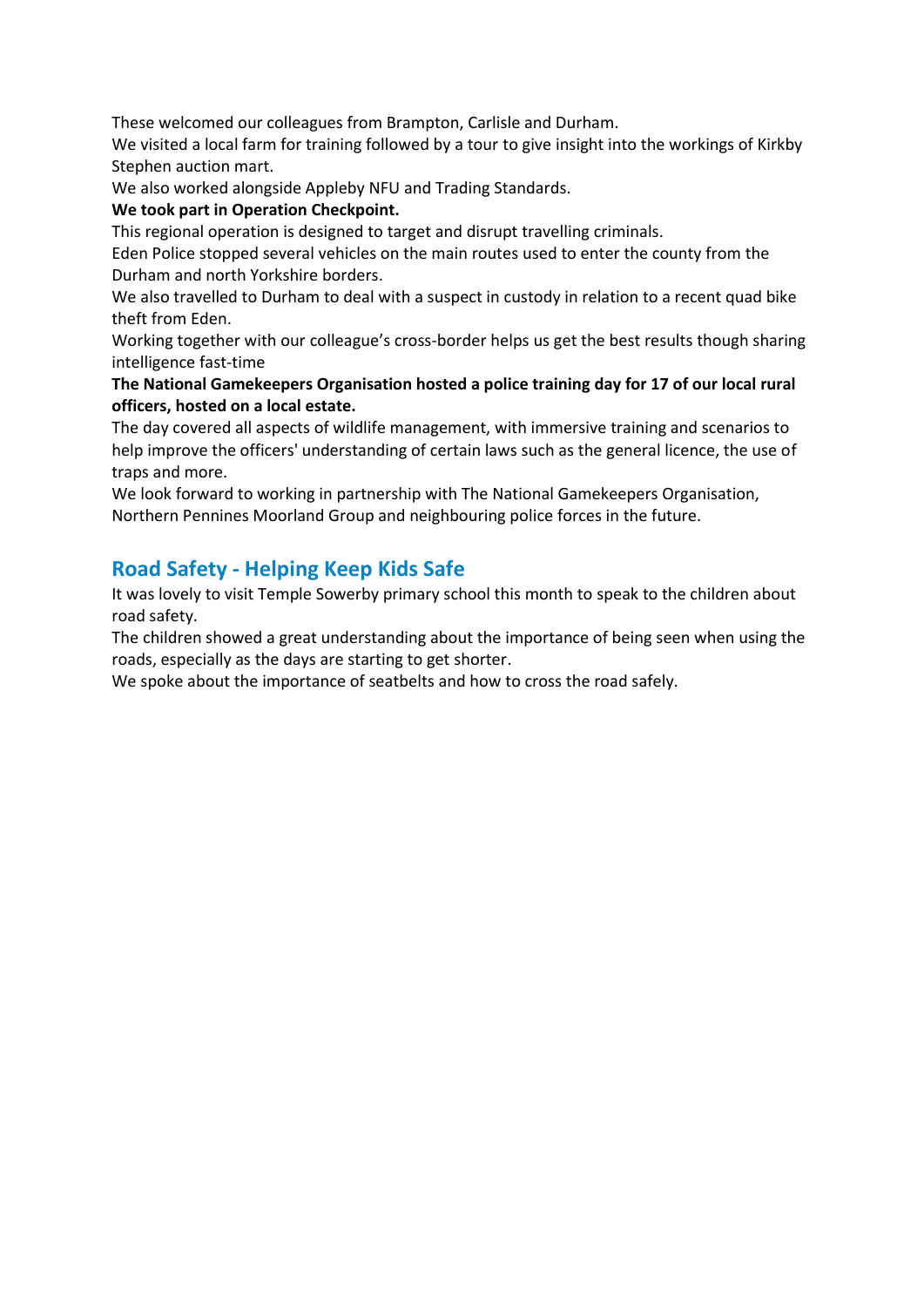# **Mayor's Report – October 2021**

#### **Mayor in Media**

Following the BBC Look North feature on flood resilience last month, the BBC also took our story about combating loneliness and the friendly benches scheme. Whilst a BBC North feature this one went national!



## Appleby in bid to improve people's mental health

2 hours ago



ITV then came to town a week ago and filmed an ITN feature on flooding and climate change for a national broadcast on their 6.30pm show. (see next month's report)

#### **Around town**

Delighted to be able to take our MP Neil Hudson on a walk around town to meet some local residents and visit the castle.

It was a pleasure to fire the starting pistol at the Rotary's Fun Run up at the Grammar School. Huge thanks to Rotary for organising this well-attended event and congratulations to everyone who took part.

Our Herald reporter for the last decade and a half leaves for pastures new this week and we will miss her. Good luck Hannah in your next venture and thank you for all the support you have given Appleby over the years.

Pressing town topics such as Horse fair, Moot Hall, and plans for Christmas (!) will be discussed in detail across the council agenda.

Continued Covid vigilance must still be high on our list of priorities. Stay safe.

Cllr Gareth Hayes 19th October 2021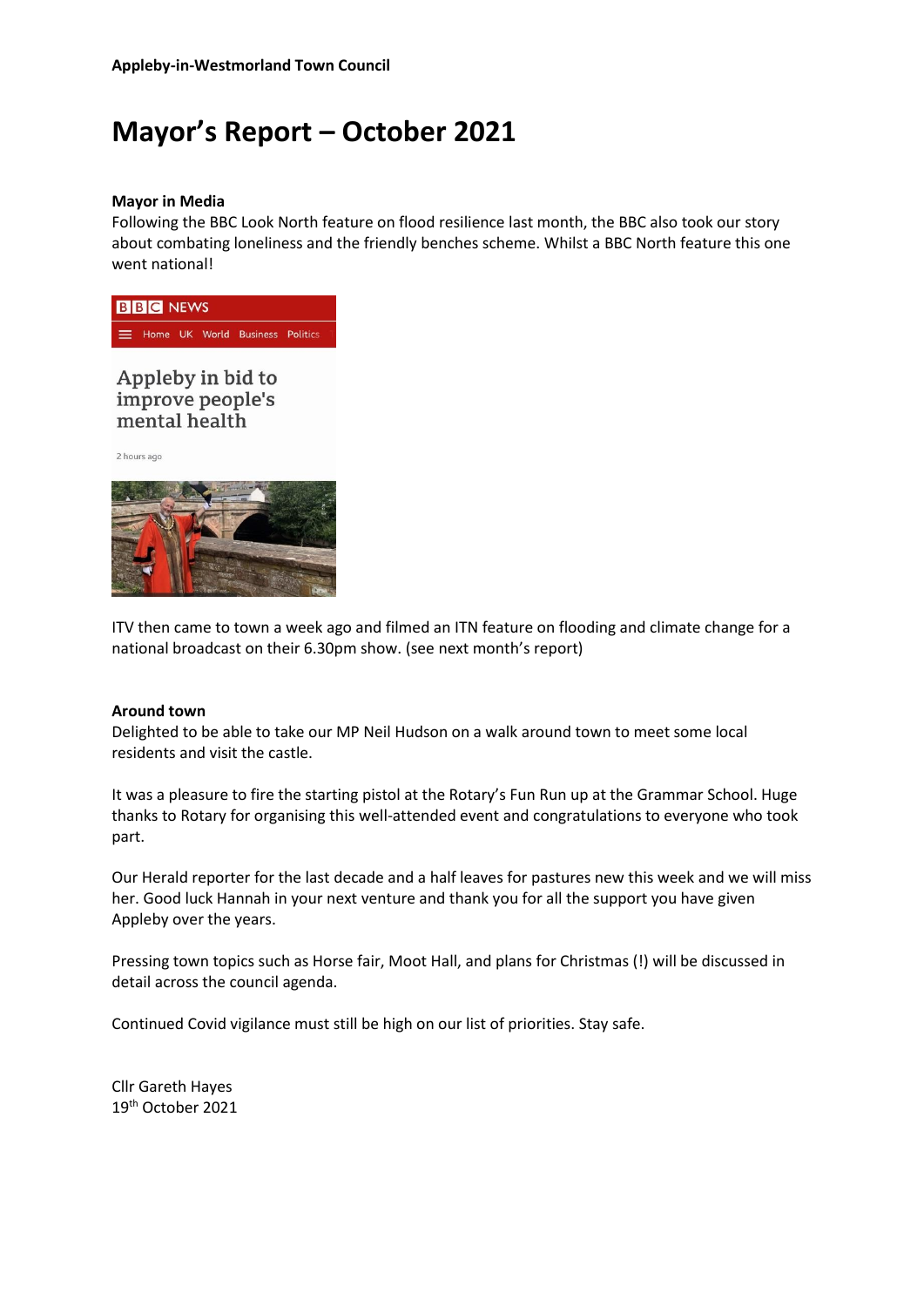# **APPLEBY-IN-WESTMORLAND TOWN COUNCIL**

Karen Lowthrop Town Clerk Town Clerk Town Clerk's Office Telephone: 017683 51177 **Moot Hall - Boroughgate** Moot Hall - Boroughgate Email: clerk@applebytown.org.uk Applebytown.org.uk Appleby-in-Westmorland Facebook: Appleby-in-Westmorland Cumbria Twitter: @ApplebyCouncil *www.applebytown.org.uk*



CA16 6YB

## Clerk's Report

## Council Meeting – Wednesday October 20<sup>th</sup>, 2021

## **1. Correspondence**

- New signage at Pembroke Street reported to CCC. Highways approved new no entry signs and additional one-way signage
- New bin at Boroughgate Bus Stop installed
- Gully cleaning completed
- Letter from EDC announcing Appleby Conservation Area public engagement event Monday 18<sup>th</sup> October 2021 in the Public Hall
	- PKF email confirming completion of Annual Audit review
	- CCC Corporate Reorganisation message [Corporate Message -](https://content.govdelivery.com/accounts/UKCCC_INTERNAL/bulletins/2f17e6e) Local

[Government Reorganisation \(LGR\) Update \(govdelivery.com\)](https://content.govdelivery.com/accounts/UKCCC_INTERNAL/bulletins/2f17e6e)

- Email from Water plus confirming approval of claim for burst pipe on Fairhill The clerk would like to thank Mr R Anderton for his assistance in resolving this 3 year-old dispute.
- Email from K Messenger asking for details for Remembrance Day event
- The replacement Appleby in Westmorland Sign has been reinstated with donations from the Keep Appleby Alive group who volunteered to pay for the damage.

## **2. Dates to Note**

**Conservation Public Engagement event:** Monday 18th October 2021 3pm-7pm

**Appleby Apple Day:** Saturday 23rd October 2021 10am-3pm Tufton Mews

**Rotary AERG Fund raiser:** Friday 22nd October 2021 – Simon & Garfunkel Tribute band

The public hall

**Mayor's Coffee morning:** 20<sup>th</sup> November 2021 – Public Hall

Remembrance Day: Sunday 14<sup>th</sup> November 2021 10.30am

Committee Meetings: Monday 8<sup>th</sup> November 2021 6.45pm Public Hall

**Council Meeting:** Wednesday 17th November 2021 7pm Public Hall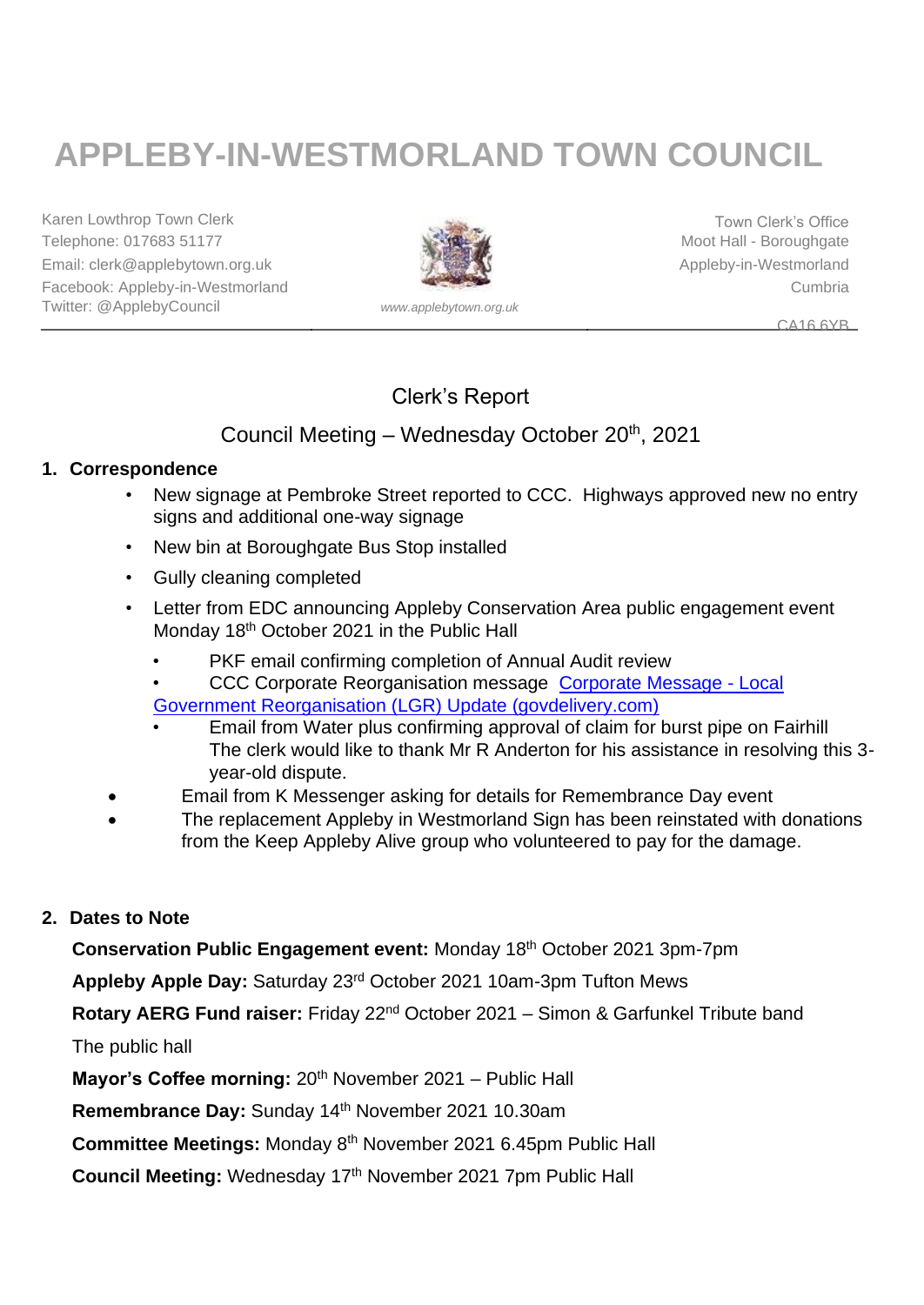## Moot Hall: Construction monthly meeting 27<sup>th</sup> October 2021 10.30am

## **3. New Councillor's email addresses**

- From October 25<sup>th</sup> al correspondence will go to Councillors new address.
- Contact Emma if you are experiencing any problems.

## **4. Personnel**

- After 17 years of service, Christine Ritson retires and leaves the Council on Monday 24th October 2021. The team are giving her a send-off, please do come, and join us if you can at 10.30am The Cloisters
- Emma Simpson has been chosen as Kendal Collages "**Apprentice of the Month."** This award reflects Emma's hard work at ATC, she is excelling at her course and is a real asset to the Clerk's office.

## **Karen Lowthrop**

**17th October 2021**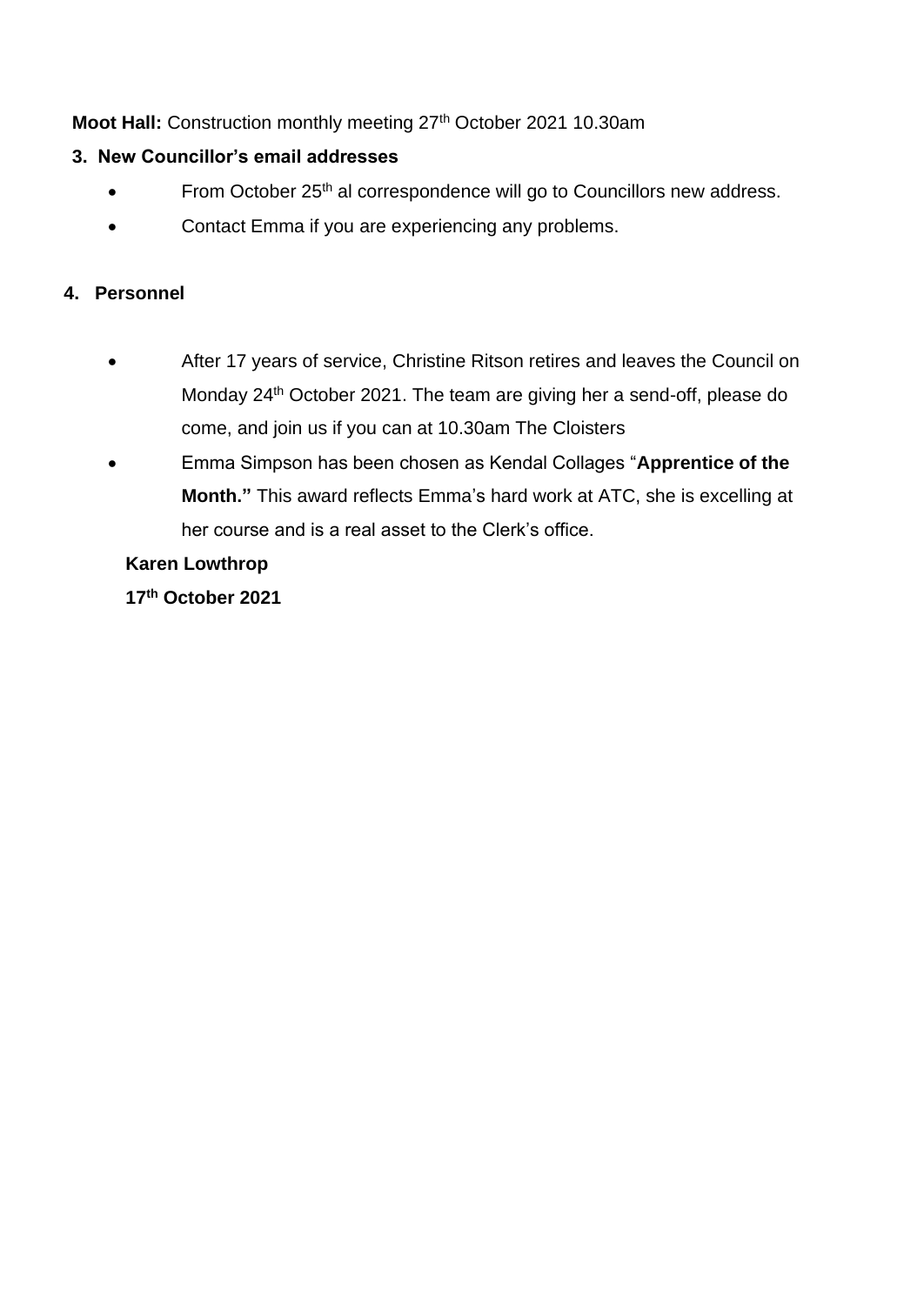

## **Appleby-in-Westmorland Town Council**

## **Schedule of Payments - September 2021**

#### **30th September 2021**

## **Barclays Current Account - Balance Brought Forward <b>1999.96 1996.069.96**

| <b>Date</b>           | <b>Supplier/Customer</b>         | <b>Description</b>                       | Amount £ |
|-----------------------|----------------------------------|------------------------------------------|----------|
| 01/09/2021 G Hayes    |                                  | <b>Staff Refreshments</b>                | 15.75    |
|                       | 01/09/2021 Staff Salaries        | <b>Staff Salary for August</b>           | 501.60   |
| 02/09/2021 BT         |                                  | Town Council mobile                      | 12.72    |
| 02/09/2021 Petty Cash |                                  | Petty Cash Topup                         | 99.66    |
| 02/09/2021 BT         |                                  | TIC mobile                               | 18.00    |
| 06/09/2021 Water Plus |                                  | Public Hall water                        | 164.68   |
|                       | 06/09/2021 Security Metrics      | TIC card machine security and training   | 146.00   |
| 06/09/2021 E Simpson  |                                  | Misc stationery items                    | 8.74     |
| 07/09/2021 Barclays   |                                  | Bank charges                             | 22.82    |
|                       | 09/09/2021 K Lowthrop            | New office table                         | 134.40   |
| 09/09/2021 N Elliott  |                                  | New boiler for Market Hall               | 84.95    |
|                       | 10/09/2021 Barclaycard           | Credit card charges                      | 45.13    |
|                       | 13/09/2021 Airey & Parker        | Moot Hall Move                           | 297.00   |
|                       | 13/09/2021 P Berwick Heating     | Servicing of heating equipment (PH & MH) | 199.68   |
| 13/09/2021 EDC        |                                  | Moot Hall Annaul Licensing Fee           | 180.00   |
|                       | 16/09/2021 Urbaser Ltd           | Market Arcade Toilet Cleaning August     | 850.00   |
| 16/09/2021 Cordee     |                                  | Selection of maps for sale               | 442.11   |
| 16/09/2021 Heatons    |                                  | Flip chart easel and misc stationery     | 221.24   |
|                       | 16/09/2021 Cartridge Save        | Printer cartridges                       | 128.60   |
|                       | 16/09/2021 Mark Denton           | Greeting cards and calendars for sale    | 103.50   |
| 16/09/2021 BT         |                                  | Broadband charges for Market Hall        | 69.79    |
|                       | 16/09/2021 Beacon Computers      | <b>IT Callout</b>                        | 67.50    |
|                       | 16/09/2021 Sage Software         | Monthly subscription charge              | 62.40    |
|                       | 16/09/2021 Louise Carpenter      | Pictures for sale                        | 61.57    |
|                       | 16/09/2021 George Romney         | Mint cake for sale                       | 43.77    |
|                       | 16/09/2021 Urbaser Ltd           | Emptying of refuse bins                  | 40.90    |
|                       | 16/09/2021 Appleby Flower Basket | Sympathy flowers                         | 40.00    |
|                       | 16/09/2021 H Pigney & Son        | Misc keys, glue and cleaning             | 34.44    |
| 16/09/2021 G Hayes    |                                  | Thank you gift                           | 4.00     |
| 20/09/2021 Corona     |                                  | Gas charges for July                     | 164.15   |
| 20/09/2021 EDC        |                                  | Public Hall rates                        | 66.00    |
|                       | 21/09/2021 Richard Dinsdale      | Installation of pipes at Fairhill        | 768.83   |
| 22109/2021            | Richard Dinsdale                 | Cleaning out of dyke at Fairhill         | 648.00   |
| 22/09/2021 PKF        |                                  | Statutory Year End Accounts Audit        | 720.00   |
|                       | 22/09/2021 S Gilbertson          | Finance Services for August              | 470.00   |
| 22/09/2021 EDC        |                                  | Rates for Cloisters                      | 160.08   |